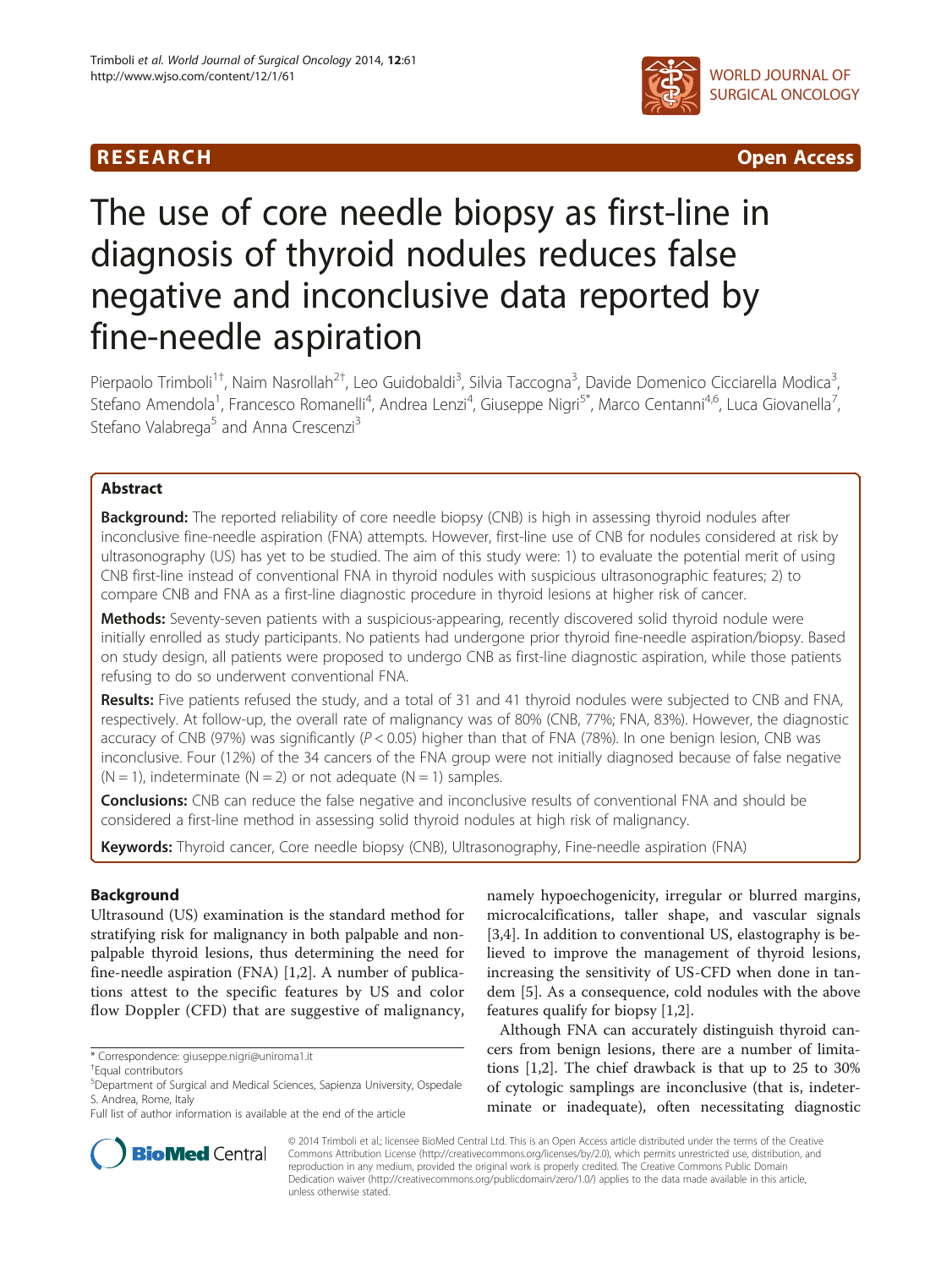surgery [[1,2\]](#page-4-0). A low percentage of these ultimately prove malignant by histology, thus a means to further differentiate benign and cancerous lesions is advantageous. Moreover, many sources indicate that the falsenegative rate of FNA cytology with respect to thyroid cancers is not insignificant [[6-8](#page-4-0)]. However, thyroid core needle biopsy (CNB) has recently been cited as a reliable test [[9-14](#page-4-0)]. The microhistology of CNB samplings enables diagnosis in a large percentage of thyroid lesions deemed indeterminate or inadequate by FNA. The semiautomated CNB needles used are of small caliber (20 to 22 gauge), allowing full access to both large and small thyroid nodules with few complications and high patient tolerability [[15\]](#page-4-0). Although the popularity of CNB has risen worldwide, this technique has primarily assumed a lesser role in thyroid lesions diagnosis, reserved for instances of inconclusive cytology. There are no data on its use as a first-line diagnostic tool in thyroid nodules at high risk of malignancy.

This study was designed to evaluate the potential merit of using CNB first-line instead of conventional FNA to assess thyroid nodules with suspicious US features. Thyroid nodule diagnostic results with CNB were compared with outcomes of patients subjected to FNA.

# Methods

# Patients

From September 2012 to April 2013, all patients referring to Ospedale Israelitico of Rome with a recently discovered suspicious thyroid nodule were selected for this study. None of the patients had undergone prior thyroid nodule aspiration/biopsy. All nodules were found to be solid at US and hot lesions were excluded. Seventyseven patients (females, 64; males, 13) granting informed consent were initially enrolled as study participants. The study design proposed that all patients undergo CNB as first-line diagnostic aspiration, and those patients refusing CNB were tested by conventional FNA.

# Ultrasound examination

As in an earlier prospective multicenter study of ours [[5\]](#page-4-0), US risk stratification was aligned with Society of Radiologists in Ultrasound [[16\]](#page-4-0) and AACE/AME/ETA criteria [[1\]](#page-4-0). The pattern of vascular signals within nodules was scrutinized by CFD and designated as absent, perinodular, or intranodular [\[17\]](#page-4-0). Real-time elastography (RTE) was also performed, ranking nodules as class I (prevalence of red and green color), class II (green with prevalence in more than 50% of the nodule), class III (blue in at least 50% of nodule), or class IV (blue with prevalence in at least 75% of nodule) [\[5\]](#page-4-0). To qualify as an 'at-risk' nodule by US examination, at least two of the following features were required: marked hypoechogenicity, microcalcifications, irregular margins, taller rather

than wider shape, intranodular vascularization, and RTE class III to IV.

In all patients, US, CFD, and RTE examinations were performed prior to aspiration by an experienced endocrinologist, using an EsaoteMyLab system (Esaote, Genova, Italy) with linear probe. Ultrasonographic evaluation of each nodule was repeated by a second expert examiner. Any discordant cases were mutually resolved by the two physicians for definitive classification. Before the study began, US technique was standardized by the two operators for procedural reproducibility [[5](#page-4-0)].

# FNA and CNB procedures

Patients were instructed to refrain from anticoagulants during the five days prior to FNA and CNB. Both biopsies were performed at Ospedale Israelitico of Rome by the same experienced surgeon in freehand fashion under US guidance. For FNA, a 23-gauge needle was utilized, while for CNB a 21-gauge Menghini cutting needle (Biomol, Hospital Service, Rome, Italy) was employed, as previously described [\[14,15](#page-4-0)]. Two needle passes were made for both biopsies. Before CNB, a local anesthetic was administered.

# Cytologic and microhistologic examination

Cytologic specimens were screened by an expert cytopathologist, conforming to AACE/AME/ETA [[1\]](#page-4-0) as follows: class 1 (inadequate), class 2 (benign), class 3 (indeterminate), class 4 (suspicious of malignancy), or class 5 (malignant).

Formalin-fixed needle cores underwent automated processing for embedding in paraffin, as we previously detailed [[14,15\]](#page-4-0). Serial sections at 4 μm were affixed to polarized slides. A single H&E-stained slide was generated, and the remainder were immunostained for galectin-3, cytokeratin-19 and HBME-1 (Thermo Fisher Scientific, Fremont, CA, USA), using a biotin-free peroxidase method. All specimens were evaluated by an experienced pathologist.

All cytologic and microhistologic samples were also reviewed by a second pathologist. In case of disagreement, definitive reporting was achieved by mutual consensus.

# Follow-up

Final histologic examination was the 'gold standard' in all patients. Thyroid tumor classification relied on the most recent World Health Organization histologic criteria [\[18](#page-4-0)].

# Statistical analysis

Comparison of frequency was made by chi-squared test or Fisher exact test, as appropriate. Means and standard deviations were compared by the Student's t-test. Statistical analysis was performed using Graph Pad Prism (Graph Pad Software Inc, La Jolla, CA, USA).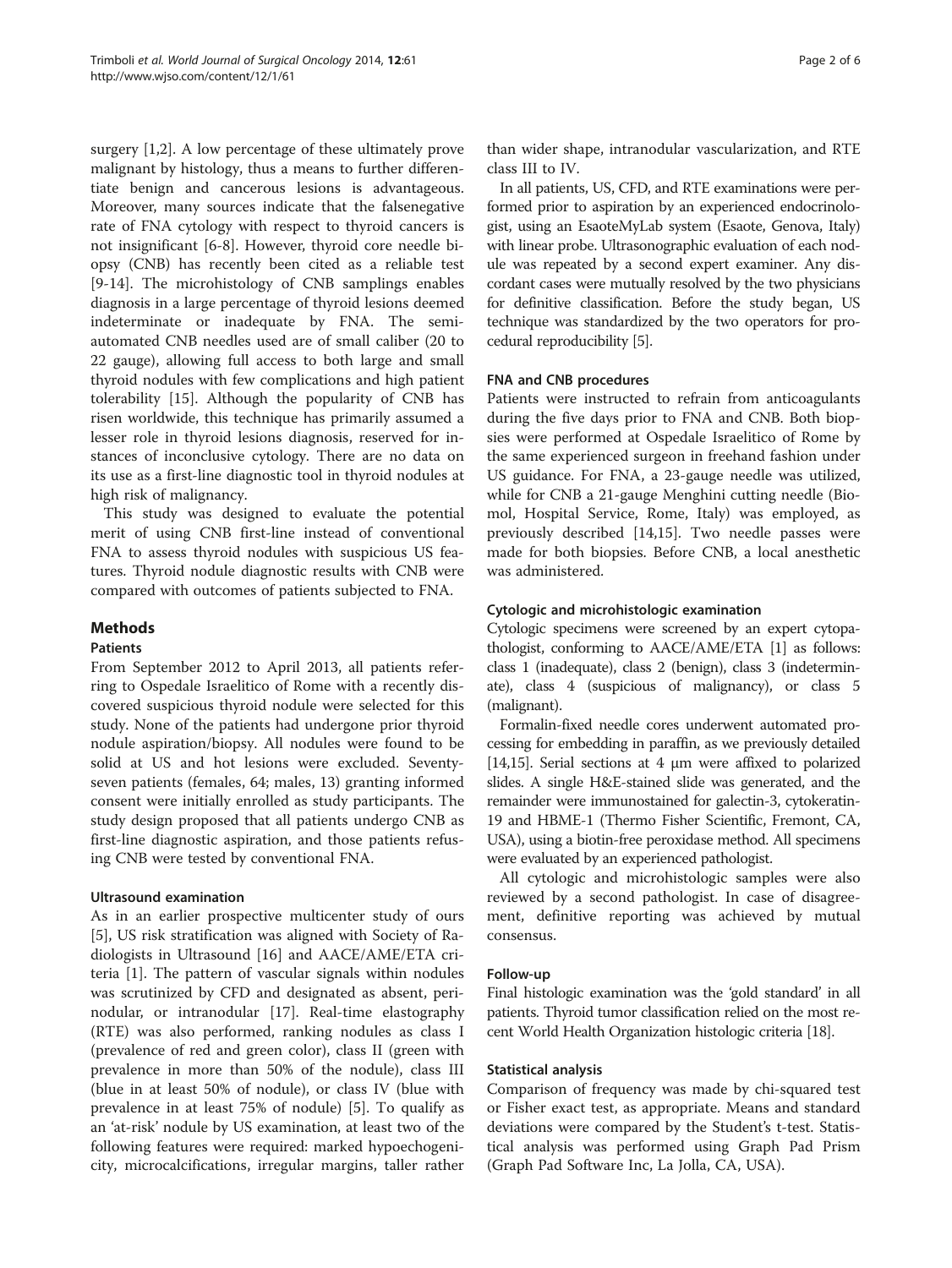#### Results

Five patients declined to participate in the study, and the final series included 72 nodules (size  $11.5 \pm 4.8$  mm) from 72 patients (females, 60; males, 12; mean age,  $50.4 \pm$ 13.7 years). A proportion of these patients consented to undergo CNB  $(N = 31)$ , while the remainder refused CNB and were tested via routine FNA  $(N = 41)$ . Table 1 details the US nodules characteristics of the two groups.

#### CNB group

Mean size of the 31 nodules subjected to CNB was 12.3 ± 3.8 mm. Of these, 30 (96.8%) were diagnostic: 24 cancers and 6 benign lesions. One nodule (3.2%) was found to be inadequate. The histologic examination confirmed cancer in all 24 cases (classic papillary cancers, 14; follicular variant of papillary cancer, 9; medullary carcinoma, 1) and benign lesions in the remaining 6 specimens (nodular thyroiditis, 4; microfollicular hyperplasia, 2). The inadequate CNB sampling proved to be microfollicular hyperplasia (Figure [1](#page-3-0)).

#### FNA group

Of the 41 nodules (mean size  $11.2 \pm 5.1$  mm) subjected to FNA, 33 (80.5%) were initially diagnostic (class 5, 17; class 4, 13; class 2, 3). The other 8 (19.5%) were mostly indeterminate, with the exception of one inadequate specimen (Figure [1\)](#page-3-0). Histologic confirmation of cancer was obtained for all patients with class 4 or 5 cytology. FNA was repeated in patients with class 2: 2 nodules were benign (class 2) with microfollicular hyperplasia at histology, while the other one was cancer (class 5) with postsurgical follicular variant of papillary carcinoma (Figure [2](#page-3-0)). The eight nodules with inconclusive (class 1 or class 3) results by FNA were selected for complementary CNB sampling. Of these, five were benign lesions (nodular thyroiditis, four; microfollicular hyperplasia, one) and three were considered malignant, as confirmed

Table 1 Main ultrasound characteristics of 72 solid nodules included in the study

|                                 | CNB group      | <b>FNA</b> group | Ρ    |
|---------------------------------|----------------|------------------|------|
| Size (mm)                       | $12.3 \pm 3.8$ | $11.2 + 5.1$     | 0.31 |
| Marked hypoechogenicity         | 26 (82.9%)     | 37 (90.2%)       | 0.48 |
| Taller shape                    | $5(16.1\%)$    | 7(17.1%)         | 0.83 |
| <b>Microcalcifications</b>      | 14 (45.2%)     | 21 (51.2%)       | 0.78 |
| Intranodular vascularization    | 17 (54.8%)     | 20 (48.8%)       | 0.78 |
| Score III to IV at elastography | 26 (83.9%)     | 32 (78.0%)       | 0.75 |
| More than two risk features     | 15 (48.4%)     | 17 (41.5%)       | 0.72 |

Legend: CNB, core needle biopsy; FNA, fine-needle aspiration. Marked hypoechogenicity, solid hypoechoic nodule with no cystic areas. Taller shape, taller than wide shaped nodule. Microcalcifications, hyperechoic punctuations <2 mm. Intranodular vascularization, intralesional vascular signal. Score III to IV at elastography, blue color in more than 50% of the nodule.

after surgery. Histologic features of 34 cancers from the FNA group are shown in Table [2.](#page-3-0)

#### Comparison of the results from the two groups

No significant difference was found in nodule size and US characteristics between the two groups (Table 1). At followup, the overall rate of malignancy in the 72 patients was 80.5% (CNB, 77.4%; FNA, 82.9%). Diagnostic accuracy was significantly  $(P < 0.05)$  higher in CNB  $(30/31; 96.8%)$  than in FNA (32/41, 78%) group. No false negatives were recorded in CNB samples. In the FNA series, 4 (12%) of the 34 cancers were not initially diagnosed (false negative, 1; indeterminate, 2; not adequate, 1) and a 2.5% rate of false negative (class 2) results was recorded (Figure [1](#page-3-0)). Similar to our previous experiences [[15,16\]](#page-4-0), no complications were recorded after the biopsies.

### **Discussion**

Ultrasonographic risk stratification is the standard means of determining the need for biopsy in patients with thyroid nodules. Although FNA is the most costeffective method of thyroid biopsy at present [[1](#page-4-0)], a considerable percentage of cytologic preparations are diagnostically inconclusive. Molecular or genetic markers and clinical or instrumental features can be used to bolster FNA outcomes [[19](#page-4-0)[-24\]](#page-5-0) but diagnostic surgery is often unavoidable [[1,2,](#page-4-0)[24\]](#page-5-0). CNB was introduced to better assess these thyroid nodules, and this approach is gaining momentum [[9-14](#page-4-0)]. Unfortunately, its role has been limited to a complementary use in patients with inconclusive FNA results. Data from previous studies indicate that up to 98% of nodules indeterminate by FNA are diagnosable by CNB, and the combination of CNB and second-round FNA identifies 97% of nodules with prior inadequate FNA [[9-14\]](#page-4-0). Therefore, chances of tailoring the surgical approach and reducing unnecessary surgery are substantial [[25\]](#page-5-0).

In the present study, our aim was to investigate the potential role of CNB as a first-line technique instead of conventional FNA for assessing thyroid nodules at risk of cancer by ultrasonography. To date, this particular approach has not been studied. It is generally accepted that the likelihood of malignancy rises if risk features are identified in a thyroid nodule by US [[1,2\]](#page-4-0), and that FNA should be repeated under these circumstances, regardless of a benign cytologic result [\[6](#page-4-0)-[8\]](#page-4-0). Recently, the diagnostic utility of CNB was explored in sonographically suspicious thyroid nodules with initially benign cytologies, exposing a 32% rate of cancer [\[26\]](#page-5-0); in agreement with previous reports [[9-15\]](#page-4-0), CNB provided reliable diagnostic accuracy, reducing the need for repetitive FNA or diagnostic surgery.

Herein, we selected 72 patients with suspicious thyroid nodules for either CNB or FNA as the first-line diagnostic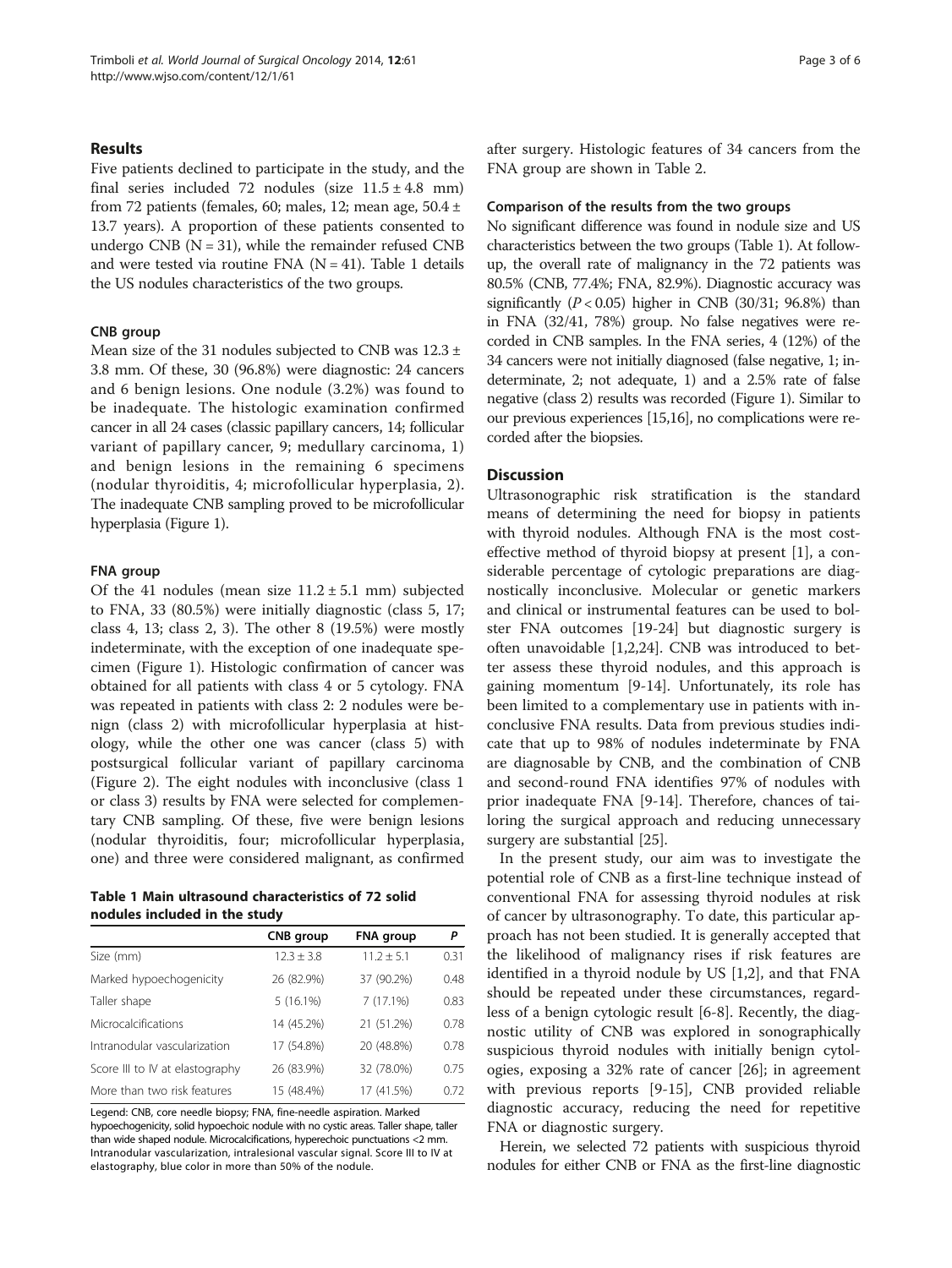<span id="page-3-0"></span>

procedure, comparing subsequent results. An 80% malignancy rate was recorded because patients were at risk for cancer. Ultimately, CNB (97%) significantly outperformed FNA (78%) in terms of diagnostic accuracy. FNA results also failed to reflect four cancers with a 2.5% rate of false negatives (class 2), and five other benign lesions were cytologically indeterminate. Furthermore, there were no false negatives by CNB, and only one benign nodule was inadequate at CNB sampling.

Thyroid cytology is recognized as accurate, but its limitations with respect to misdiagnosis must be acknowledged. Aside from a certain percentage of inconclusive diagnoses by cytology demonstrated here (8/41, 19%), the potential for false results also exists. False negatives may be due poorly cellular aspirates or sampling error [[27\]](#page-5-0), approaching 11% in large and cystic lesions [\[28](#page-5-0)]. Similarly, papillary cancer may be misclassified as benign, owing to macrofollicular presentation in the absence of tell-tale cytologic alterations and architectural



(immunohistochemistry for CK19). Note the macrofollicular pattern of the papillary neoplasm.

atypia (microfollicular or papillary pattern). In a recent paper, most false negatives were attributable to the follicular variant of papillary cancer [[29\]](#page-5-0). Importantly, it must be emphasized that cancers not easily detected by FNA have higher rates of vascular and capsular invasion, increasing the odds of persistent disease [[30](#page-5-0)]. On the other hand, the cutting needles of CNB enable microhistologic sampling of both large and small size thyroid nodules, with a high degree of accuracy. Expanding on our previous reports [\[9](#page-4-0)-[14,](#page-4-0)[26\]](#page-5-0), we have shown for the first time that CNB should be considered the first-line approach in nodules defined at-risk by US to avoid falsenegative results and to reduce the reports found to beinconclusive by FNA.

Furthermore, patient tolerability of CNB during this study was excellent, as we previously reported [\[15](#page-4-0)]. In

Table 2 Final histologic diagnosis of 34 cancers from fine-needle aspiration (FNA) group

| Cytologic<br>class | Cases (n) | Histology                                              |
|--------------------|-----------|--------------------------------------------------------|
| Class 1            | 1         | Follicular variant of papillary carcinoma              |
| Class 2            | 1         | Follicular variant of papillary carcinoma              |
| Class 3            | 2         | Hürthle cell carcinoma $(n = 1)$                       |
|                    |           | Follicular variant of papillary carcinoma<br>$(n = 1)$ |
| Class 4            | 13        | Classic papillary carcinoma $(n = 4)$                  |
|                    |           | Follicular variant of papillary carcinoma<br>$(n = 7)$ |
|                    |           | Hürthle cell carcinoma ( $n = 2$ )                     |
| Class 5            | 17        | Classic papillary carcinoma ( $n = 13$ )               |
|                    |           | Follicular variant of papillary carcinoma<br>$(n = 3)$ |
|                    |           | Columnar variant of papillary carcinoma<br>$(n = 1)$   |

Legend: class 1, inadequate;class 2, benign;class 3, indeterminate;class 4, suspicious for malignancy;class 5, malignant.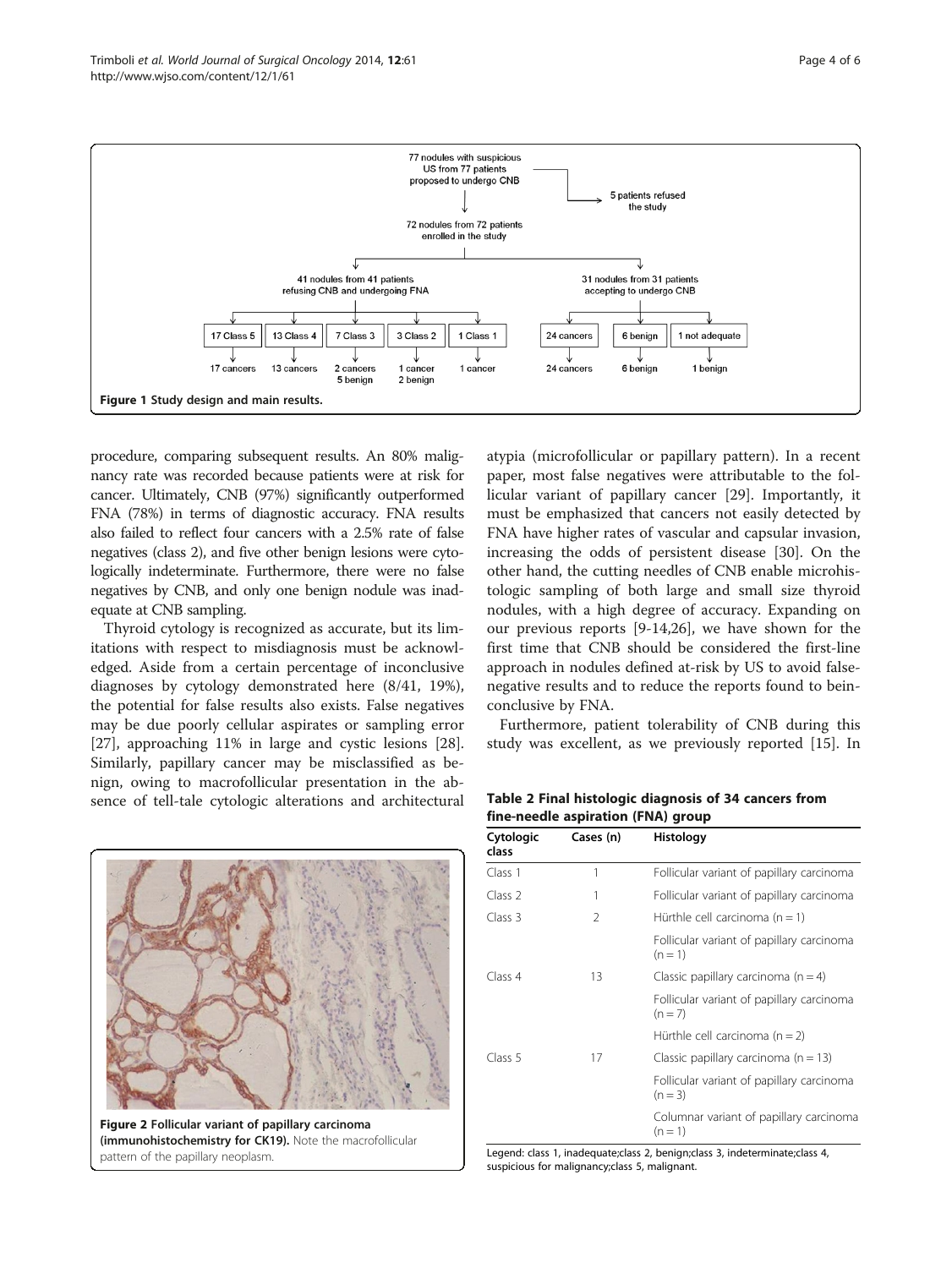<span id="page-4-0"></span>addition, responses to a questionnaire evaluating patient comfort level confirmed previous findings (data not shown).

For clinical practice, based on our previous experience and according to the present data, we were discouragedfrom repeating FNA after an initial inconclusive cytologic report. In this circumstance, as well as in the occurrence of recently discovered thyroid nodules defined as 'suspicious for malignancy', CNB should be used. This approach could avoid the 'risk' of false negative FNA and a delay in diagnosing thyroid cancers.

# **Conclusions**

In conclusion, our findings indicate a higher rate of diagnostic accuracy with first-line use of CNB than FNA for assessing at-risk thyroid nodules identified by US. The false negatives and inconclusive results of FNA may also be reduced making CNB the preferred method in this setting.

#### Abbreviations

CFD: color flow Doppler; CNB: core needle biopsy; FNA: fine-needle aspiration; RTE: real-time elastography; US: ultrasonography.

#### Competing interests

The authors declare that they have no competing interests.

#### Authors' contributions

PT, GN, NN, SA, ST, DDCM: acquisition of data, drafting of manuscript; PT, GN, SV, MC: study conception and design; PT, NN: performed ultrasound examination; NN: performed FNA and CNB; AC, ST, LeGu: analysis and interpretation of FNA and CNB data; AL, FR, LuGi: critical revision and supervision. All authors read and approved the final manuscript.

#### Author details

<sup>1</sup>Section of Endocrinology and Diabetology, Ospedale Israelitico, Rome, Italy. <sup>2</sup>Section of Surgery, Ospedale Israelitico, Rome, Italy. <sup>3</sup>Section of Pathology, Ospedale Israelitico, Rome, Italy. <sup>4</sup>Department of Experimental Medicine, Sapienza University, Rome, Italy. <sup>5</sup>Department of Surgical and Medical Sciences, Sapienza University, Ospedale S. Andrea, Rome, Italy. <sup>6</sup>Department of Medico-Surgical Sciences and Biotechnologies, Sapienza University, Latina, Italy. <sup>7</sup>Department of Nuclear Medicine and Thyroid Center, Oncology Institute of Southern Switzerland, Bellinzona, Switzerland.

#### Received: 4 November 2013 Accepted: 16 March 2014 Published: 24 March 2014

#### References

- 1. Gharib H, Papini E, Paschke R, Duick DS, Valcavi R, Hegedüs L, Vitti P, AACE/ AME/ETA Task Force on Thyroid Nodules: American Association of Clinical Endocrinologists, Associazione Medici Endocrinologi, and European Thyroid Association medical guidelines for clinical practice for the diagnosis and management of thyroid nodules. J Endocrinol Invest 2010, 33:1–50.
- 2. American Thyroid Association (ATA) Guidelines Taskforce on Thyroid Nodules and Differentiated Thyroid Cancer, Cooper DS, Doherty GM, Haugen BR, Kloos RT, Lee SL, Mandel SJ, Mazzaferri EL, McIver B, Pacini F, Schlumberger M, Sherman SI, Steward DL, Tuttle RM: Revised American Thyroid Association management guidelines for patients with thyroid nodules and differentiated thyroid cancer. Thyroid 2009, 19:1167–1214.
- Solbiati L, Osti V, Cova L, Tonolini M: Ultrasound of thyroid, parathyroid glands and neck lymph nodes. Eur Radiol 2001, 11:2411–2424.
- 4. Kim EK, Park CS, Chung WY, Oh KK, Kim DI, Lee JT, Yoo HS: New sonographic criteria for recommending fine-needle aspiration biopsy of

nonpalpable solid nodules of the thyroid. Am J Roentgenol 2002, 178:687–691.

- 5. Trimboli P, Guglielmi R, Monti S, Misischi I, Graziano F, Nasrollah N, Amendola S, Morgante SN, Deiana MG, Valabrega S, Toscano V, Papini E: Ultrasound sensitivity for thyroid malignancy is increased by real-time elastography: a prospective multicenter study. J Clin Endocrinol Metab 2012, 97:4524–4530.
- 6. Kwak JY, Kim EK, Kim HJ, Kim MJ, Son EJ, Moon HJ: How to combine ultrasound and cytological information in decision making about thyroid nodules. Eur Radiol 1923–1931, 2009:19.
- Maia FF, Matos PS, Pavin EJ, Vassallo J, Zantut-Wittmann DE: Value of repeat ultrasound-guided fine-needle aspiration in thyroid nodule with a first benign cytologic result: impact of ultrasound to predict malignancy. Endocrine 2011, 40:290–296.
- 8. Choi YJ, Jung I, Min SJ, Kim HJ, Kim JH, Kim S, Park JS, Shin JH, Sohn YM, Yoon JH, Kwak JY: Thyroid nodule with benign cytology: is clinical follow-up enough? PLOS ONE 2013, 8(5):e63834.
- Screaton NJ, Berman LH, Grant JW: US-guided core-needle biopsy of the thyroid gland. Radiol 2003, 226:827–832.
- 10. Park KT, Ahn SH, Mo JH, Park YJ, Park J d, Choi SI, Park SY: Role of core needle biopsy and ultrasonographic finding in management of indeterminate thyroid nodules. Head Neck 2011, 33:160–165.
- 11. Sung JY, Na DG, Kim KS, Yoo H, Lee H, Kim JH, Baek JH: Diagnostic accuracy of fine-needle aspiration versus core-needle biopsy for the diagnosis of thyroid malignancy in a clinical cohort. Eur Radiol 2012, 22:1564–1572.
- 12. Na DG, Kim JH, Sung JY, Baek JH, Jung KC, Lee H, Yoo H: Core-needle biopsy is more useful than repeat fine-needle aspiration in thyroid nodules read as nondiagnostic or atypia of undetermined significance by the Bethesda system for reporting thyroid cytopathology. Thyroid 2012, 22:468–475.
- 13. Samir AE, Vij A, Seale MK, Halpern E, Faquin WC, Parangi S, Hahn PF, Daniels GH: Ultrasound-guided percutaneous thyroid nodule core biopsy: clinical utility in patients with prior nondiagnostic fine-needle aspirate. Thyroid 2012 22:461-467
- 14. Nasrollah N, Trimboli P, Guidobaldi L, CicciarellaModica DD, Ventura C, Ramacciato G, Taccogna S, Romanelli F, Valabrega S, Crescenzi A: Thin core biopsy should help to discriminate thyroid nodules cytologically classified as indeterminate. A new sampling technique. Endocrine 2013, 43:659–665.
- 15. Nasrollah N, Trimboli P, Rossi F, Amendola S, Guidobaldi L, Ventura C, Maglio R, Nigri G, Romanelli F, Valabrega S, Crescenzi A: Patient's comfort with and tolerability of thyroid core needle biopsy. Endocrine 2013, 45:79–83.
- 16. Frates MC, Benson CB, Charboneau JW, Cibas ES, Clark OH, Coleman BG, Cronan JJ, Doubilet PM, Evans DB, Goellner JR, Hay ID, Hertzberg BS, Intenzo CM, Jeffrey RB, Langer JE, Larsen PR, Mandel SJ, Middleton WD, Reading CC, Sherman SI, Tessler FN, Society of Radiologists in Ultrasound: Management of thyroid nodules detected at US: Society of Radiologists in Ultrasound consensus conference statement. Radiol 2005, 237:794–800.
- 17. Rago T, Vitti P, Chiovato L, Mazzeo S, De Liperi A, Miccoli P, Viacava P Bogazzi F, Martino E, Pinchera A: Role of conventional ultrasonography and color flow-Doppler sonography in predicting malignancy in 'cold' thyroid nodules. Eur J Endocrinol 1998, 138:41-46.
- 18. De Lellis R, Lloyd R, Heitz P, Eng C: Pathology and genetics of tumour of endocrine organs. In World Health Organization Classification of Tumours. Edited by Kleihues P, Sobin L. Lyon, France: IARC; 2004:49–133.
- 19. Bartolazzi A, Orlandi F, Saggiorato E, Volante M, Arecco F, Rossetto R, Palestini N, Ghigo E, Papotti M, Bussolati G, Martegani MP, Pantellini F, Carpi A, Giovagnoli MR, Monti S, Toscano V, Sciacchitano S, Pennelli GM, Mian C, Pelizzo MR, Rugge M, Troncone G, Palombini L, Chiappetta G, Botti G, Vecchione A, Bellocco R, Italian Thyroid Cancer Study Group (ITCSG): Galectin-3-expression analysis in the surgical selection of follicular thyroid nodules with indeterminate fine-needle aspiration cytology: a prospective multicentre study. Lancet Oncol 2008, 9:543–549.
- 20. Saggiorato E, De Pompa R, Volante M, Cappia S, Arecco F, Dei Tos AP, Orlandi F, Papotti M: Characterization of thyroid 'follicular neoplasms' in fine-needle aspiration cytological specimens using a panel of immunohistochemical markers: a proposal for clinical application. Endocr Relat Cancer 2005, 12:305–317.
- 21. Treglia G, Caldarella C, Saggiorato E, Ceriani L, Orlandi F, Salvatori M, Giovanella L: Diagnostic performance of 99mTc-MIBI scan in predicting